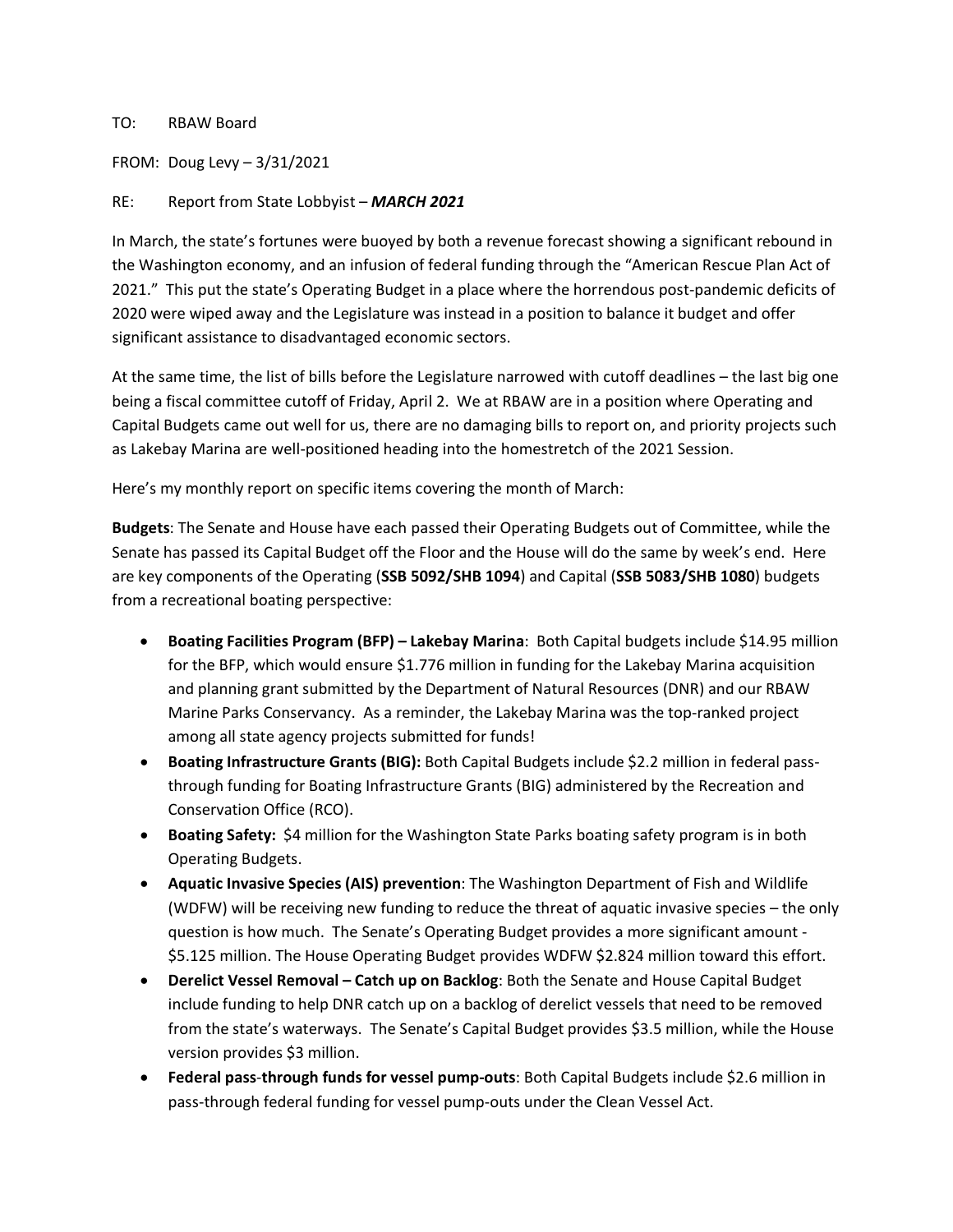- **Department of Ecology study and review of alternatives to copper-bottomed paints**: Both Operating Budgets include \$377,000 for Ecology to complete this work with a stakeholder group that includes Northwest Marine Trade Association (NMTA).
- **Capitol Lake Long-Term Management Planning**: Both Capital Budgets provide the Department of Enterprise Services (DES) with \$715,000 in new appropriations and \$1.82 million in reappropriated funds to continue the work of planning the future management of Capitol Lake. This is an important item for our Olympia Yacht Club (OYC) folks.
- **Washington Wildlife and Recreation Program (WWRP)**: We track and support this program because it includes water access grants within its categories. The House Capital Budget funds WWRP at what would be a historic-high level of \$110 million; the Senate is at \$100 million.
- **No Child Left Inside (NCLI):** This popular program provides grants to non-profits and local governments for designing programs and activities that get kids away from their video-game remote controls and into the outdoors – including our state's waterways. It is currently funded at \$1.5 million and would go up to \$2 million in the House Operating Budget and all the way to \$6 million in the Senate's version of the Operating Budget. There are \$7 million worth of grant requests for the latest round of funding, so a final number between the Senate and House marks would be a significant helping hand for this program.
- **Aquatic Lands Enhancement Account (ALEA):** This is probably the one hiccup for us in the respective budgets – the Governor had proposed \$9.1 million in his Capital Budget for this program to protect and enhance waterfront access in communities across the state. That would have funded a complete list of 18 projects. The Senate's ALEA allocation of \$7.9 million would leave three (3) projects unfunded – the House's \$6.86 million leaves five (5) unfunded.

**Lakebay Marina – See Above:** Nothing is final yet, but we at the RBAW Marine Parks Conservancy are now much closer to finalizing a grant that will enable the formal acquisition of Lakebay and then the deeding over of that property to DNR. Exciting!

**Montlake Bridge Repair:** I want to give special thanks to our Vice President for Administration Andrea Pierantozzi, who has played a lead role in coordinating continuing meetings with the Washington State Department of Transportation (WSDOT) on the upcoming Summer 2021 bridge repair. The latest of those meetings was Monday (March 29). It appears very likely that WSDOT will be able to work with us to keep the customary bridge opening schedule for weekdays and weekends but will only open one "leaf" (one side) of the bridge vs both spans during the August repairs of the Montlake Bridge – and of course during the high point of boating season. If a vessel requires both spans they must schedule an opening 24 hours in advance. Andrea, Board Member Kevin Haistings, Board Member Bob Ranzenbach and others have generously donated their time and attention to working this through with WSDOT – thank you!

**Efforts with National Marine Fisheries Service (NMFS) on federal permitting for marina upgrades – federal/ESA lobbying firm brought on board:** At this writing, we are scheduling an April meeting where RBAW, NMTA, NMFS and the folks at DNR can review a "conservation calculator" that would be used to determine mitigation requirements for marina upgrade projects. We also expect that Port of Tacoma